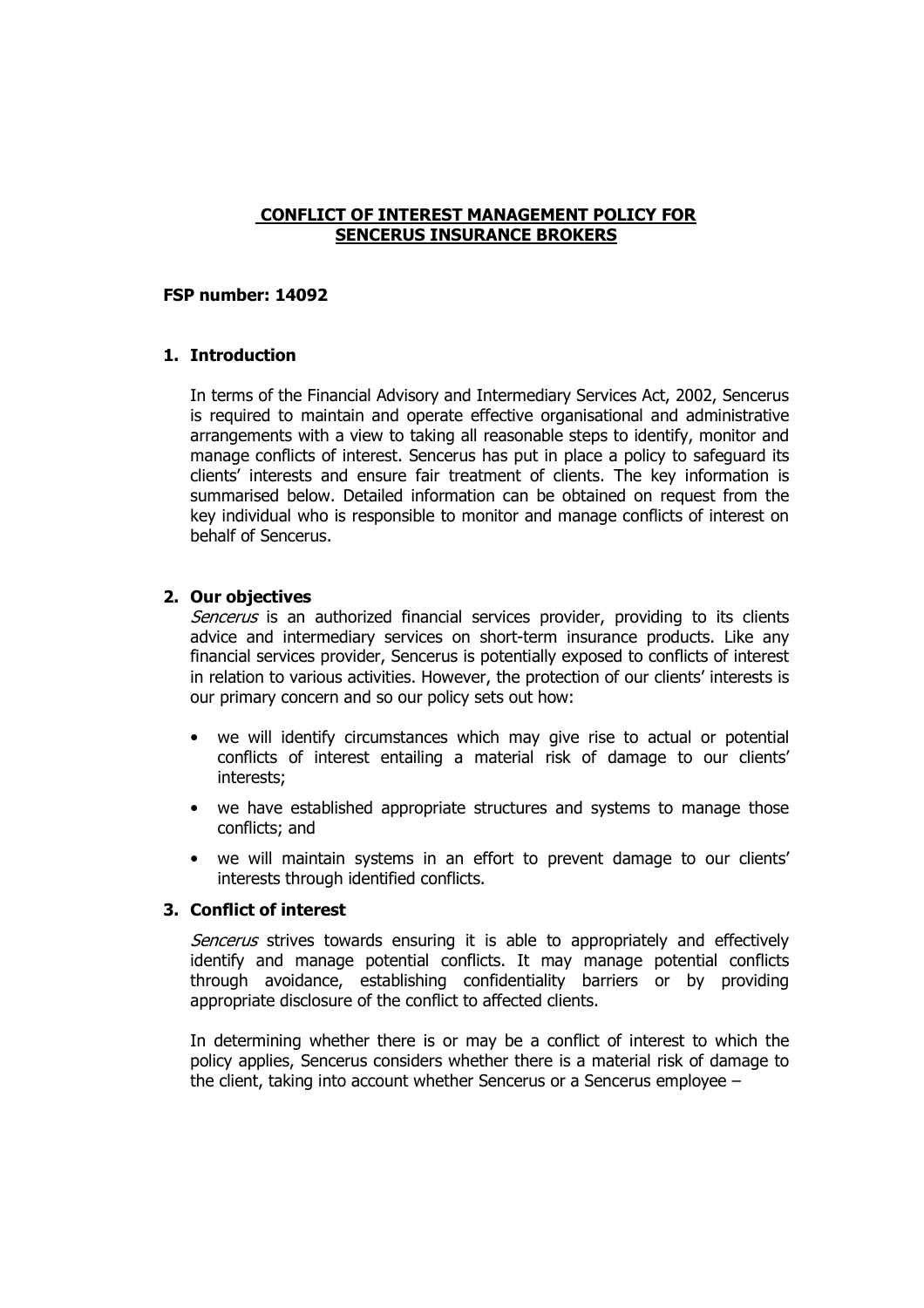- is likely to make a financial gain, or avoid a financial loss, at the expense of the client;
- has an interest in the outcome of a service provided to the client or of a transaction carried out on behalf of the client, which is distinct from the client's interest in that outcome;
- has a financial or other incentive to favour the interest of another client or group of clients over the interests of the client;
- receives or will receive from a person other than the client, an inducement in relation to a service provided to the client in the form of monies, goods or services, other than the standard commission or fee for that service.

Our policy defines possible conflicts of interest as:

- conflicts of interest between Sencerus and the client;
- conflicts of interest between our clients if we are acting for different clients and the different interests conflict materially;
- holding confidential information on clients which, if we would disclose or use, would affect the advice or services provided to clients.
- a financial interest
- an ownership interest
- any relationship with a third party

### 4. Management

The measures Sencerus have adopted to manage identified conflicts are summarized below. We consider them appropriate to our efforts to take reasonable care that, in relation to each identified potential conflict of interest, we act impartially to avoid a material risk of harming clients' interests.

#### • Procedures:

We have adopted appropriate procedures throughout our business to manage potential conflicts of interests. Our mandatories and employees receive guidance and training in these procedures and they are subject to monitoring and review processes.

### • Confidentiality barriers:

Our mandatories and employees respect the confidentiality of client information and disclose or use it with circumspect. No such information may be disclosed to a third party without the written consent of a client.

### • Monitoring:

The key individual in charge of supervision and monitoring of this policy will regularly provide feedback on all related matters.